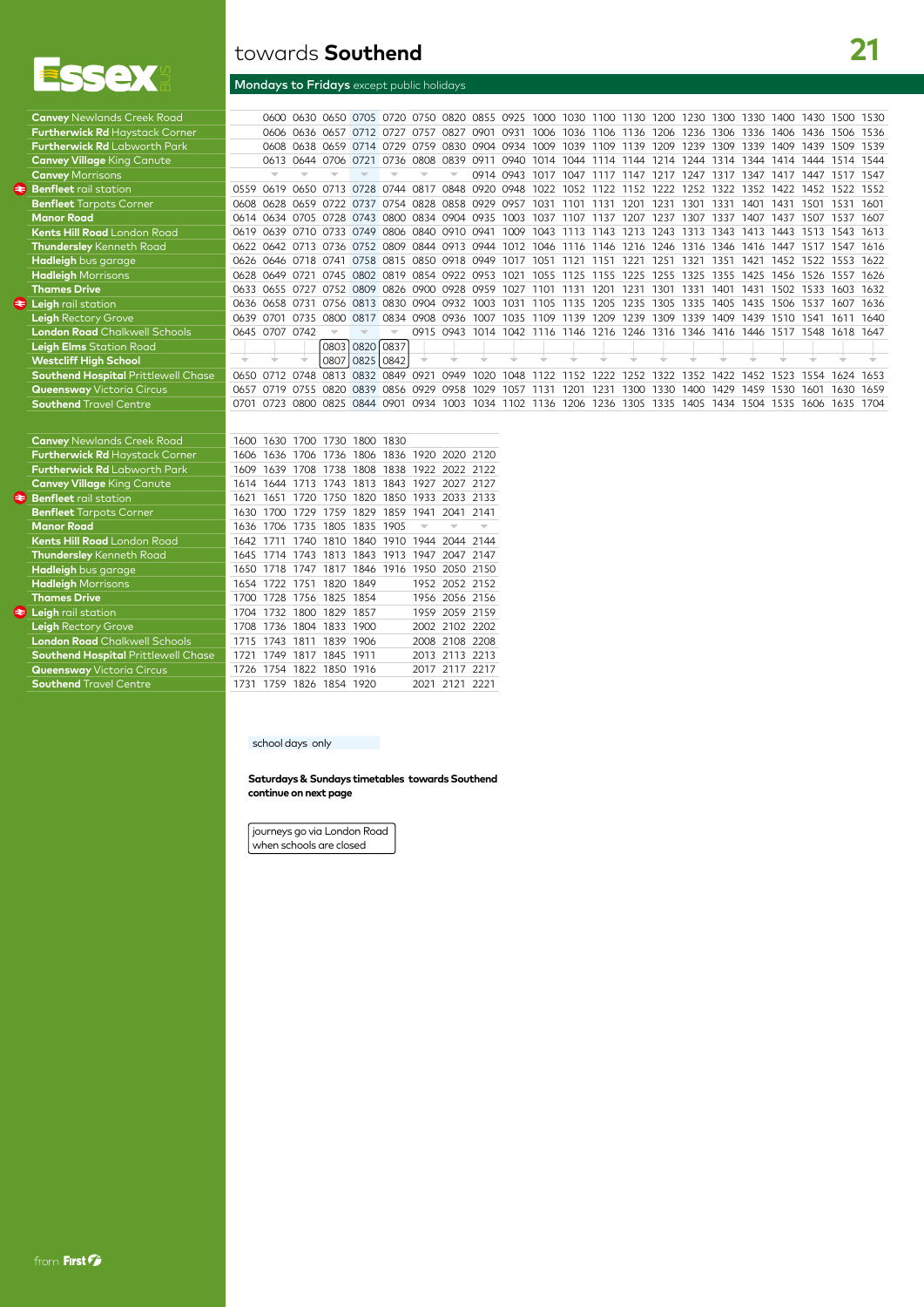

# towards **Southend**

### **Saturdays**

| <b>Canvey</b> Newlands Creek Road          |      | 0610                     | 0710                     |             | 0800                | 0830 0900 0930 |      |      |   | 00 30 | 1400 | 1430 | 1500 1530           |      | 1600 | 1630 1700                |         | 1730           | -1830 |
|--------------------------------------------|------|--------------------------|--------------------------|-------------|---------------------|----------------|------|------|---|-------|------|------|---------------------|------|------|--------------------------|---------|----------------|-------|
| <b>Furtherwick Rd Haystack Corner</b>      |      | 0616                     | 0716                     |             | 0806                | 0836 0906 0936 |      |      |   | 06 36 | 1406 | 1436 | 1506                | 1536 | 1606 | 1636 1706                |         | 1736           | 1836  |
| <b>Furtherwick Rd</b> Labworth Park        |      | 0618                     | 0718                     |             | 0808                | 0839 0909 0939 |      |      |   | 09 39 | 1409 | 1439 | 1509                | 1539 | 1609 | 1639                     | 1709    | 1739           | 1838  |
| <b>Canvey Village King Canute</b>          |      | 0623                     | 0723                     |             | 0813                | 0844 0914 0944 |      |      |   | 14 44 | 1414 | 1444 | 1514                | 1544 | 1614 | 1644                     | 1714    | 1744           | 1843  |
| <b>Canvey</b> Morrisons                    |      | $\overline{\phantom{a}}$ | $\overline{\phantom{0}}$ |             | 0816                | 0847           | 0917 | 0947 |   | 17 47 | 1417 | 1447 | 1517                | 1547 | 1617 | $\overline{\phantom{a}}$ |         |                |       |
| <b>Benfleet</b> rail station               |      | 0629                     | 0730                     | <b>0800</b> | 0821                | 0852           | 0922 | 0952 |   | 22 52 | 1422 | 1452 | 1522                | 1552 | 1622 | 1651                     | $172 -$ | 1750           | 1849  |
| <b>Benfleet Tarpots Corner</b>             |      | 0638                     | 0739                     | 0809        | 0830                | 0901           | 0931 | 1001 |   | 31 01 | 1431 | 1501 | 1531                | 1601 | 1631 | 1700                     | 1730    | 1759           | 1858  |
| Manor Road                                 |      | 0644                     | 0745                     | 0815        | 0836                | 0907           | 0937 | 1007 |   | 37 07 | 1437 | 1507 | 1537                | 1607 | 1637 | 1706                     | 1736    | 1805           | 1904  |
| <b>Kents Hill Road</b> London Road         |      | 0649                     | 0750                     | 0820        | 0842                | 0913 0943      |      | 1013 | 5 | 43 13 | 1443 | 1513 | 1543                | 1613 | 1643 | 1712                     | 1742    | 1810 1909      |       |
| <b>Thundersley</b> Kenneth Road            |      | 0652                     | 0753                     | 0823        |                     | 0845 0916 0946 |      | 1016 | န | 46 16 | 1446 |      | 1516 1546 1616      |      | 1646 | 1715 1745                |         | 1813 1912      |       |
| Hadleigh bus garage                        | 0626 | 0656 0727                | 0757                     | 0827        | 0849                | 0921           | 0951 | 1021 |   | 51 21 | 1451 | 1521 | 1551                | 1621 | 1651 | 1720                     | 1750    | 1818 1915      |       |
| <b>Hadleigh</b> Morrisons                  | 0628 | 0658                     | 0729<br>0759             |             | 0830 0852 0925 0955 |                |      | 1025 |   | 55 25 |      |      | 1455 1525 1555 1625 |      | 1655 | 1724                     |         | 1754 1822 1917 |       |
| Thames Drive                               | 0633 | 0703                     | 0734<br>0804             |             | 0835 0857           | 0930           | 1001 | 1031 |   | 01 31 | 1501 | 1531 | 1601                | 1631 | 1701 | 1730                     | 1800    | 1828 1922      |       |
| Leigh rail station                         | 0636 | 0706                     | 0737<br>0807             | 0839        | 0901                | 0934           | 1005 | 1035 |   | 05 35 | 1505 | 1535 | 1605                | 1635 | 1705 | 1734                     | 1804    | 1832           | 1925  |
| <b>Leigh</b> Rectory Grove                 | 0639 | 0709                     | 0740<br>0810             | 0843        | 0905                | 0938           | 1009 | 1039 |   | 09 39 | 1509 | 1539 | 1609                | 1639 | 1709 | 1738                     | 1808    | 1836           | 1928  |
| <b>London Road</b> Chalkwell Schools       | 0645 | .071                     | 0816<br>0746             | 0850        | 0912                | 0945           | 1016 | 1046 |   | 16 46 | 1516 | 1546 | 1616                | 1646 | 1716 | 1745                     | 1815    | 1843           | 1934  |
| <b>Southend Hospital Prittlewell Chase</b> | 0650 | 0720<br>0751             | 0821                     | 0856        | 0918                | 0951           | 1022 | 1052 |   | 22 52 | 1522 | 1552 | 1622                | 1652 | 1722 | 1751                     | 1821    | 1849           | 1939  |
| <b>Queensway</b> Victoria Circus           | 0658 | 0728                     | 0829<br>0759             | 0904        | 0926                | 1000           | 1032 | 1102 |   | 32 02 | 1532 | 1601 | 1629                | 1659 | 1729 | 1758                     | 1828    | 1856           | 1945  |
| <b>Southend Travel Centre</b>              | 0700 | 0801<br>0730             | 0832                     | 0908        | 0930                | 1004           | 1036 | 1106 |   | 36 06 | 1536 | 1605 | 1633                | 1703 | 1732 | 1801                     | 1831    | 1859           | 1948  |
|                                            |      |                          |                          |             |                     |                |      |      |   |       |      |      |                     |      |      |                          |         |                |       |

## **Saturdays**

| <b>Furtherwick Rd Haystack Corner</b>      |      | 1920 2020 2120 2220 |                |  |
|--------------------------------------------|------|---------------------|----------------|--|
| <b>Furtherwick Rd</b> Labworth Park        |      | 1922 2022 2122 2222 |                |  |
| <b>Canvey Village King Canute</b>          |      | 1927 2027 2127 2227 |                |  |
| <b>Benfleet</b> rail station               |      | 1933 2033 2133 2233 |                |  |
| <b>Benfleet Tarpots Corner</b>             | 1941 |                     | 2041 2141 2241 |  |
| Kents Hill Road London Road                |      | 1944 2044 2144 2244 |                |  |
| <b>Thundersley</b> Kenneth Road            |      | 1947 2047 2147 2247 |                |  |
| Hadleigh bus garage                        |      | 1950 2050 2150 2250 |                |  |
| <b>Hadleigh</b> Morrisons                  |      | 1952 2052 2152      |                |  |
| <b>Thames Drive</b>                        |      | 1956 2056 2156      |                |  |
| <b>Leigh</b> rail station                  |      | 1959 2059 2159      |                |  |
| <b>Leigh Rectory Grove</b>                 |      | 2002 2102 2202      |                |  |
| <b>London Road</b> Chalkwell Schools       |      | 2008 2108 2208      |                |  |
| <b>Southend Hospital Prittlewell Chase</b> | 2013 | 2113                | 2213           |  |
| <b>Queensway Victoria Circus</b>           |      | 2018 2119 2219      |                |  |
| <b>Southend Travel Centre</b>              | 2021 | 2121                | - 2221         |  |
|                                            |      |                     |                |  |

|   | <b>Canvey</b> Newlands Creek Road          |      | 0910 |
|---|--------------------------------------------|------|------|
|   | <b>Furtherwick Rd Haystack Corner</b>      | 0816 | 0916 |
|   | <b>Furtherwick Rd Labworth Park</b>        | 0819 | 0919 |
|   | <b>Canvey Village King Canute</b>          | 0824 | 0924 |
| э | <b>Benfleet</b> rail station               | 0829 | 0929 |
|   | <b>Benfleet</b> Tarpots Corner             | 0837 | 0937 |
|   | <b>Manor Road</b>                          | 0843 | 0943 |
|   | Kents Hill Road London Road                | 0848 | 0948 |
|   | <b>Thundersley</b> Kenneth Road            | 0851 | 0951 |
|   | Hadleigh bus garage                        | 0855 | 0955 |
|   | <b>Hadleigh Morrisons</b>                  | 0859 | 0959 |
|   | <b>Thames Drive</b>                        | 0903 | 1003 |
| э | Leigh rail station                         | 0906 | 1006 |
|   | <b>Leigh Rectory Grove</b>                 | 0908 | 1008 |
|   | <b>London Road</b> Chalkwell Schools       | 0914 | 1014 |
|   | <b>Southend Hospital Prittlewell Chase</b> | 0920 | 1020 |
|   | <b>Queensway Victoria Circus</b>           | 0927 | 1028 |
|   | <b>Southend</b> Travel Centre              | 0931 | 1032 |

#### Sundays & public holidays

| <b>Canvey Newlands Creek Road</b>          | 0910         |      | 10 |       |      |           | 1510 1610 1710 1810 |      |      |
|--------------------------------------------|--------------|------|----|-------|------|-----------|---------------------|------|------|
| <b>Furtherwick Rd</b> Haystack Corner      | 0816 0916    |      | 16 |       |      |           | 1516 1616 1716 1816 |      |      |
| <b>Furtherwick Rd</b> Labworth Park        | 0919<br>0819 |      | 19 |       | 1519 | 1619      | 1719                | 1818 |      |
| <b>Canvey Village King Canute</b>          | 0824 0924    |      | 24 |       | 1524 | 1624      | 1724                | 1823 |      |
| <b>Benfleet</b> rail station               | 0929<br>0829 |      | 29 |       | 1529 | 1629      | 1729                | 1828 | 1945 |
| <b>Benfleet</b> Tarpots Corner             | 0937<br>0837 |      | 37 |       | 1537 | 1637      | 1737                | 1836 | 1953 |
| <b>Manor Road</b>                          | 0943<br>0843 |      | 43 |       | 1543 | 1643      | 1743                | 1842 | 1959 |
| Kents Hill Road London Road                | 0848 0948    | đ    | 48 |       | 1548 | 1648      | 1748                | 1847 | 2004 |
| Thundersley Kenneth Road                   | 0851 0951    |      | 51 | until | 1551 | 1651      | 1751                | 1850 | 2007 |
| Hadleigh bus garage                        | 0855 0955    | then | 55 |       |      |           | 1555 1655 1755 1854 |      | 2010 |
| <b>Hadleigh</b> Morrisons                  | 0859 0959    |      | 59 |       | 1559 | 1659 1759 |                     | 1857 | 2012 |
| <b>Thames Drive</b>                        | 1003<br>0903 |      | 03 |       | 1603 | 1703      | 1803                | 1901 | 2016 |
| Leigh rail station                         | 1006<br>0906 |      | 06 |       | 1606 | 1706      | 1806                | 1904 | 2019 |
| <b>Leigh Rectory Grove</b>                 | 1008<br>0908 |      | 08 |       | 1608 | 1708      | 1808                | 1907 | 2022 |
| <b>London Road</b> Chalkwell Schools       | 1014<br>0914 |      | 14 |       | 1614 | 1714      | 1814                | 1913 | 2028 |
| <b>Southend Hospital Prittlewell Chase</b> | 1020<br>0920 |      | 20 |       | 1620 | 1720      | 1819                | 1918 | 2033 |
| <b>Queensway</b> Victoria Circus           | 1028<br>0927 |      | 28 |       | 1628 | 1727      | 1825                | 1922 | 2037 |
| <b>Southend</b> Travel Centre              | 1032<br>0931 |      | 32 |       | 1632 | 1731      | 1829                | 1926 | 2041 |
|                                            |              |      |    |       |      |           |                     |      |      |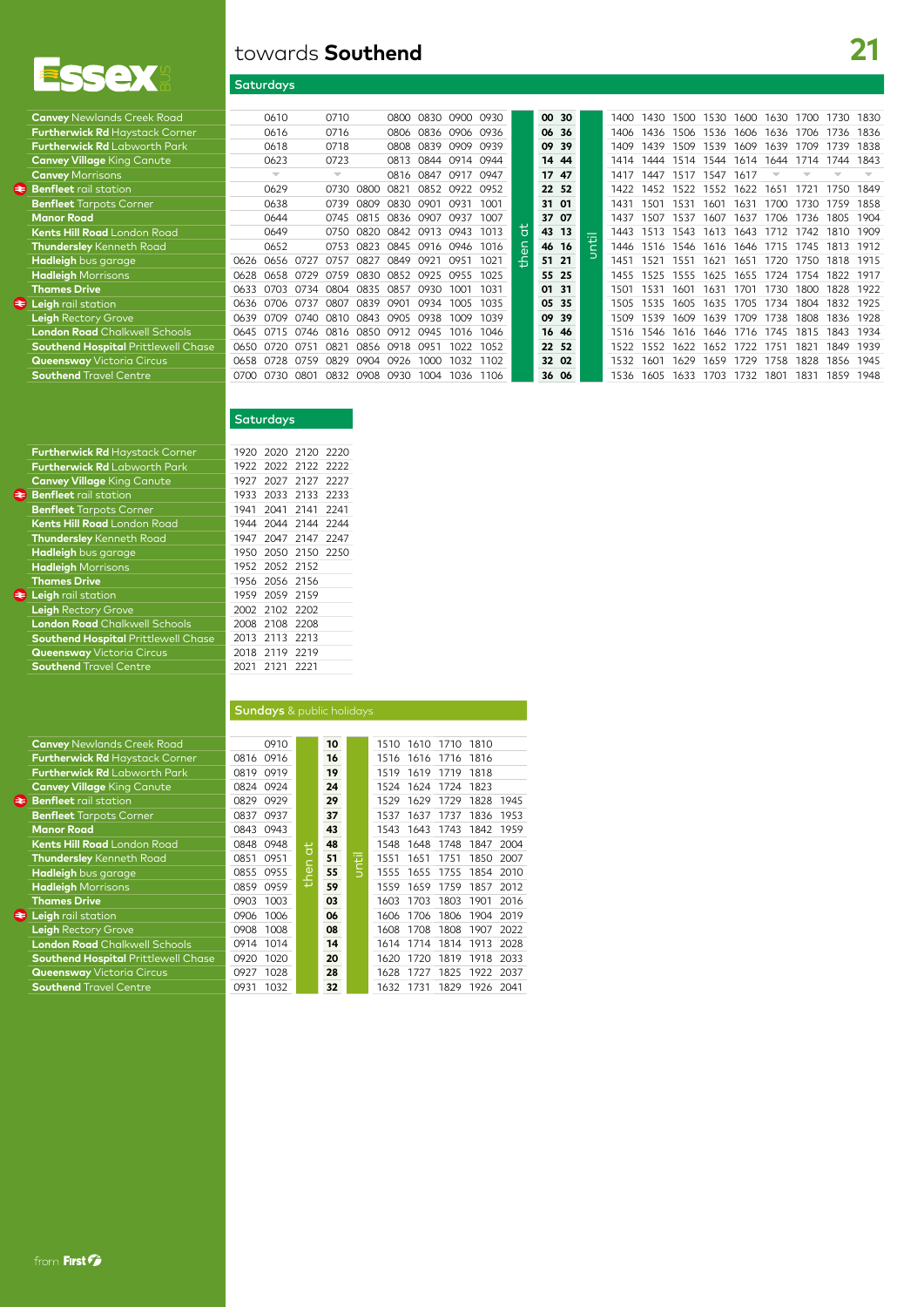

 $\epsilon$ 

 $\epsilon$ 

# towards **Canvey**

## Mondays to Fridays except public holidays

| <b>Southend Travel Centre</b>              |      |      |                          |      | 0645      | 0715      |      | 0745 0815 0850 0920 0950                               |                |      |                      | 1020      | 1050 |        |   | 20 50 |               | 1450          | 1520                     | 1540      | 1550 1600 1620      |           |      |
|--------------------------------------------|------|------|--------------------------|------|-----------|-----------|------|--------------------------------------------------------|----------------|------|----------------------|-----------|------|--------|---|-------|---------------|---------------|--------------------------|-----------|---------------------|-----------|------|
| Victoria Station Interchange               |      |      |                          |      | 0649      | 0720      | 0749 | 0819                                                   | 0854 0924 0954 |      |                      | 1025      | 1055 |        |   | 25 55 |               | 1455          | 1525                     |           | 1545 1555 1605 1625 |           |      |
| <b>Southend Hospital Prittlewell Chase</b> |      |      |                          |      | 0657      |           |      | 0730 0756 0826 0901                                    |                | 0931 | 1001                 | 1032      | 1102 |        |   | 32 02 |               | 1502          | 1535                     | 1555 1605 |                     | 1615 1634 |      |
| <b>Westcliff High School</b>               |      |      |                          |      |           |           |      |                                                        |                |      |                      |           |      |        |   |       |               |               | 1539                     |           | 1600 1610 1620      |           |      |
| <b>Leigh Elms</b> Elmsleigh Drive          |      |      |                          |      | ÷         |           |      |                                                        |                |      |                      |           |      |        | ÷ |       |               | $\rightarrow$ | 1545                     |           | 1607 1617           | 1626      |      |
| London Road Chalkwell Park                 |      |      |                          |      | 0702      | 0736      | 0802 | 0832 0907                                              |                | 0937 | 1007                 | 1038      | 1108 |        |   | 38 08 |               | 1508          |                          |           |                     |           | 1640 |
| Leigh church                               |      |      |                          |      | 0709      |           |      | 0743 0810 0840 0915 0945                               |                |      | 1015                 | 1046      | 1116 |        |   | 46 16 |               | 1516          | 1549                     | 1611      | 1621                | 1630      | 1648 |
| Leigh-on-Sea rail station                  |      |      |                          |      | 0711      | 0745      |      | 0812 0842 0917 0947                                    |                |      | 1017                 | 1048      | 1118 |        |   | 48 18 |               | 1518          | 1551                     | 1613      | 1623                | 1632 1650 |      |
| <b>Thames Drive</b> London Road            |      |      |                          |      | 0714      | 0749      |      | 0816 0846 0921 0951                                    |                |      | 1021                 | 1052      | 1122 |        |   | 52 22 |               | 1522          | 1555 1617                |           | 1627                | 1636 1654 |      |
| Hadleigh church                            |      |      |                          |      | 0719      | 0755 0821 |      | 0851                                                   | 0926 0956      |      | 1026 1057            |           | 1127 | hen at |   | 57 27 | 击             | 1527          | 1601                     | 1623      | 1633                | 1642 1700 |      |
| <b>Hadleigh</b> The Memorial               | 0526 |      | 0556 0626 0656           |      | 0722      | 0758      |      | 0825 0855 0929 0959                                    |                |      | 1029                 | 1100      | 1130 |        |   | 00 30 | $\frac{1}{2}$ | 1530          | 1604 1626 1636 1645 1703 |           |                     |           |      |
| Thundersley Kenneth Road                   | 0529 |      | 0559 0629 0700           |      | 0727      | 0804      | 0831 | 0901                                                   | 0935           | 1005 | 1035                 | 1106 1136 |      | ₽      |   | 06 36 |               | 1536          | 1611                     | 1633      | 1643                | 1652 1709 |      |
| Manor Road                                 | 0536 | 0606 | 0636 0707                |      | 0734      | 0811      |      | 0838 0908 0942                                         |                | 1012 | 1042                 | 1113      | 1143 |        |   | 13 43 |               | 1543          | 1619                     | 1641 1651 |                     | 1700 1717 |      |
| <b>Benfleet</b> Tarpots Corner             | 0543 |      | 0613 0643 0714 0741      |      |           |           |      | 0818 0845 0915 0949                                    |                | 1019 | 1049                 | 1120      | 1150 |        |   | 20 50 |               | 1550          | 1627                     | 1650      | 1700                | 1709 1725 |      |
| <b>Benfleet</b> rail station               | 0552 |      | 0622 0652 0723 0750 0827 |      |           |           |      | 0854 0924                                              | 0958           | 1028 | 1058                 | 1129      | 1159 |        |   | 29 59 |               | 1559          | 1636                     | 1659      | 1709                | 1718      | 1734 |
| <b>Canvey Morrisons</b>                    |      |      |                          |      |           |           | 0857 | 0927                                                   | 1001           | 1031 | 1101                 | 1132      | 1202 |        |   | 32 02 |               | 1602          |                          |           |                     |           |      |
| <b>Canvey Village</b> King Canute          | 0557 | 0627 |                          |      |           |           |      | 0657 0728 0755 0832 0900 0930                          | 1004           | 1034 | 1104                 | 1135      | 1205 |        |   | 35 05 |               | 1605          | 1642 1706 1716 1725 1740 |           |                     |           |      |
| <b>Furtherwick Road</b> Labworth Park      | 0604 |      | 0634 0704 0735 0802      |      |           | 0839 0907 |      | 0937                                                   | 1011           | 1041 |                      | 1142      | 1212 |        |   | 42 12 |               | 1612          | 1649                     | 1713      | 1723 1732 1747      |           |      |
| Furtherwick Rd Parkway                     | 0606 |      | 0636 0706 0737           |      |           |           |      | 0804 0841 0909 0939                                    | 1013           | 1043 | 1113                 | 1144      | 1214 |        |   | 44 14 |               | 1614          | 1651 1715 1725 1734 1749 |           |                     |           |      |
| <b>Canvey</b> Newlands Creek Road          | 0611 |      |                          |      |           |           |      | 0641 0711 0742 0809 0846 0914 0944 1018 1048 1118 1149 |                |      |                      |           | 1219 |        |   | 49 19 |               | 1619          | 1656 1720 1730 1739 1754 |           |                     |           |      |
|                                            |      |      |                          |      |           |           |      |                                                        |                |      |                      |           |      |        |   |       |               |               |                          |           |                     |           |      |
| <b>Southend Travel Centre</b>              | 1650 | 1720 | 1750                     | 1820 | 1850      | 1910      |      | 2010 2110 2210                                         |                |      | school days only     |           |      |        |   |       |               |               |                          |           |                     |           |      |
| <b>Victoria Station</b> Interchange        | 1655 | 1725 | 1755                     | 1824 | 1854 1914 |           |      | 2014 2114 2214                                         |                |      | school holidays only |           |      |        |   |       |               |               |                          |           |                     |           |      |

| Southend Travel Centre                     |                     |      |      | טו 27 טווד טווס דופו וטפאר טצאד טכסו         |  |
|--------------------------------------------|---------------------|------|------|----------------------------------------------|--|
| <b>Victoria Station Interchange</b>        |                     |      |      | 1655 1725 1755 1824 1854 1914 2014 2114 2214 |  |
| <b>Southend Hospital Prittlewell Chase</b> |                     |      |      | 1704 1734 1804 1832 1902 1921 2020 2120 2220 |  |
| <b>London Road</b> Chalkwell Park          |                     |      |      | 1710 1740 1810 1837 1907 1926 2025 2125 2225 |  |
| Leigh church                               |                     |      |      | 1718 1748 1817 1844 1913 1932 2031 2131 2231 |  |
| Leigh-on-Sea rail station                  |                     |      |      | 1720 1750 1819 1846 1915 1934 2033 2133 2233 |  |
| <b>Thames Drive</b> London Road            |                     |      |      | 1724 1754 1823 1849 1918 1937 2036 2136 2236 |  |
| Hadleigh church                            |                     |      |      | 1730 1759 1828 1853 1922 1941 2040 2140 2240 |  |
| <b>Hadleigh</b> The Memorial               |                     |      |      | 1733 1802 1831 1856 1924 1943 2042 2142 2242 |  |
| <b>Thundersley</b> Kenneth Road            | 1738 1807 1835 1900 |      |      | 1946 2045 2145 2245                          |  |
| <b>Manor Road</b>                          | 1745 1814 1842 1907 |      |      |                                              |  |
| <b>Benfleet Tarpots Corner</b>             | 1753 1821 1849 1914 |      |      | 1952 2051 2151 2251                          |  |
| $\leftarrow$ Benfleet rail station         | 1802 1830 1858 1923 |      | 2001 | 2100 2200 2300                               |  |
| <b>Canvey Village King Canute</b>          | 1808 1835 1903 1928 |      |      | 2006 2105 2205 2305                          |  |
| <b>Furtherwick Road Labworth Park</b>      | 1815 1842 1910 1935 |      |      | 2013 2112 2212 2312                          |  |
| <b>Furtherwick Rd Parkway</b>              | 1817 1844 1912 1937 |      |      | 2015 2114 2214 2314                          |  |
| <b>Canvey</b> Newlands Creek Road          | 1822 1849           | 1942 |      |                                              |  |
|                                            |                     |      |      |                                              |  |

school holidays only

journeys go via London Road and Leigh Road when schools are closed

**Saturdays & Sundays timetables towards Canvey continue on next page**